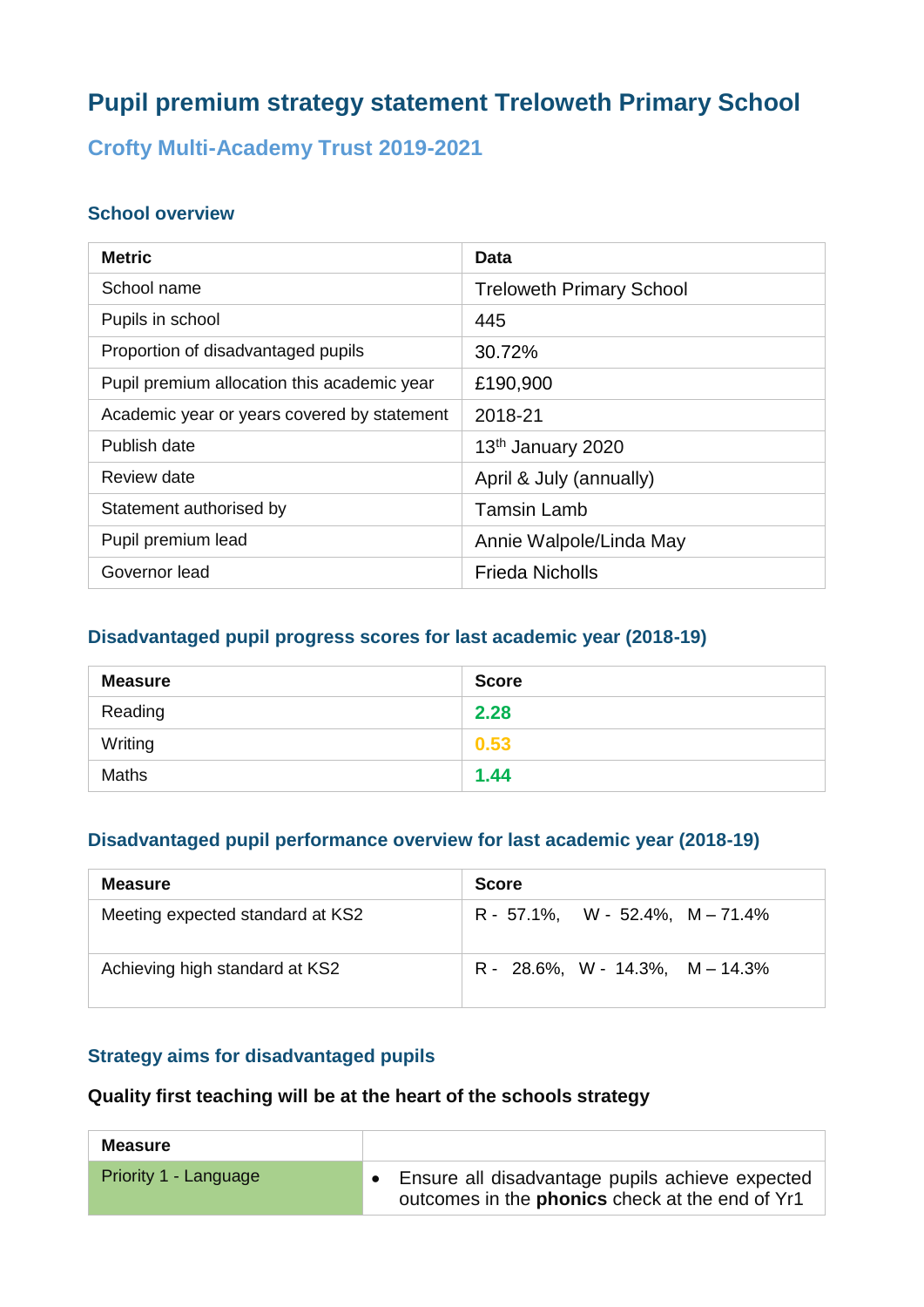|                                                  | Provide deliberate, explicit and systematic<br>teaching of <b>oracy</b> across phases and throughout<br>the curriculum to equip pupils with the skills they<br>need for a meaningful future<br>Reduce the gap between disadvantage and non-<br>$\bullet$<br>disadvantage by improving pupils vocabulary<br>through sequential teaching                                                |
|--------------------------------------------------|---------------------------------------------------------------------------------------------------------------------------------------------------------------------------------------------------------------------------------------------------------------------------------------------------------------------------------------------------------------------------------------|
|                                                  | Ensure all disadvantage pupils achieve ARE in<br>reading & writing                                                                                                                                                                                                                                                                                                                    |
| <b>Priority 2 - Mathematics</b>                  | Ensure all disadvantage pupils achieve ARE in<br>$\bullet$<br>mathematics through mastery teaching                                                                                                                                                                                                                                                                                    |
| Priority 3 - Limited life<br>experiences         | Develop improved metacognition to become<br>$\bullet$<br>better learners<br>Provide experiential opportunities to reduce<br>$\bullet$<br>inequalities – narrow the achievement gap and<br>social inequality through early childhood<br>experiences<br>Provide challenge & support to disadvantage<br>$\bullet$<br>families whose attendance is poor and persistent<br>absence is high |
| Barriers to learning these<br>priorities address | Better use of evidence-based whole-class teaching<br>interventions<br>Limited life experiences<br>Poor attendance/Low parental engagement<br>Low levels of oracy<br>Limited vocabulary                                                                                                                                                                                                |
| Projected spending                               | £190,900                                                                                                                                                                                                                                                                                                                                                                              |

# **Teaching priorities for current academic year**

| Aim                                                          | <b>Target</b>                                                                                  | <b>Target date</b> |
|--------------------------------------------------------------|------------------------------------------------------------------------------------------------|--------------------|
| Raise the attainment and increase<br>progress in Reading     | Achieve national attainment<br>Achieve/exceed average<br>progress scores KS2<br>Reading        | Sept '20/21        |
| Raise the attainment and increase<br>progress in Writing     | Achieve national attainment<br>Achieve/exceed average<br>progress scores KS2 Writing           | Sept '20/21        |
| Raise the attainment and increase<br>progress in Mathematics | Achieve national attainment<br>Achieve/exceed average<br>progress scores in KS2<br>mathematics | Sept '20/21        |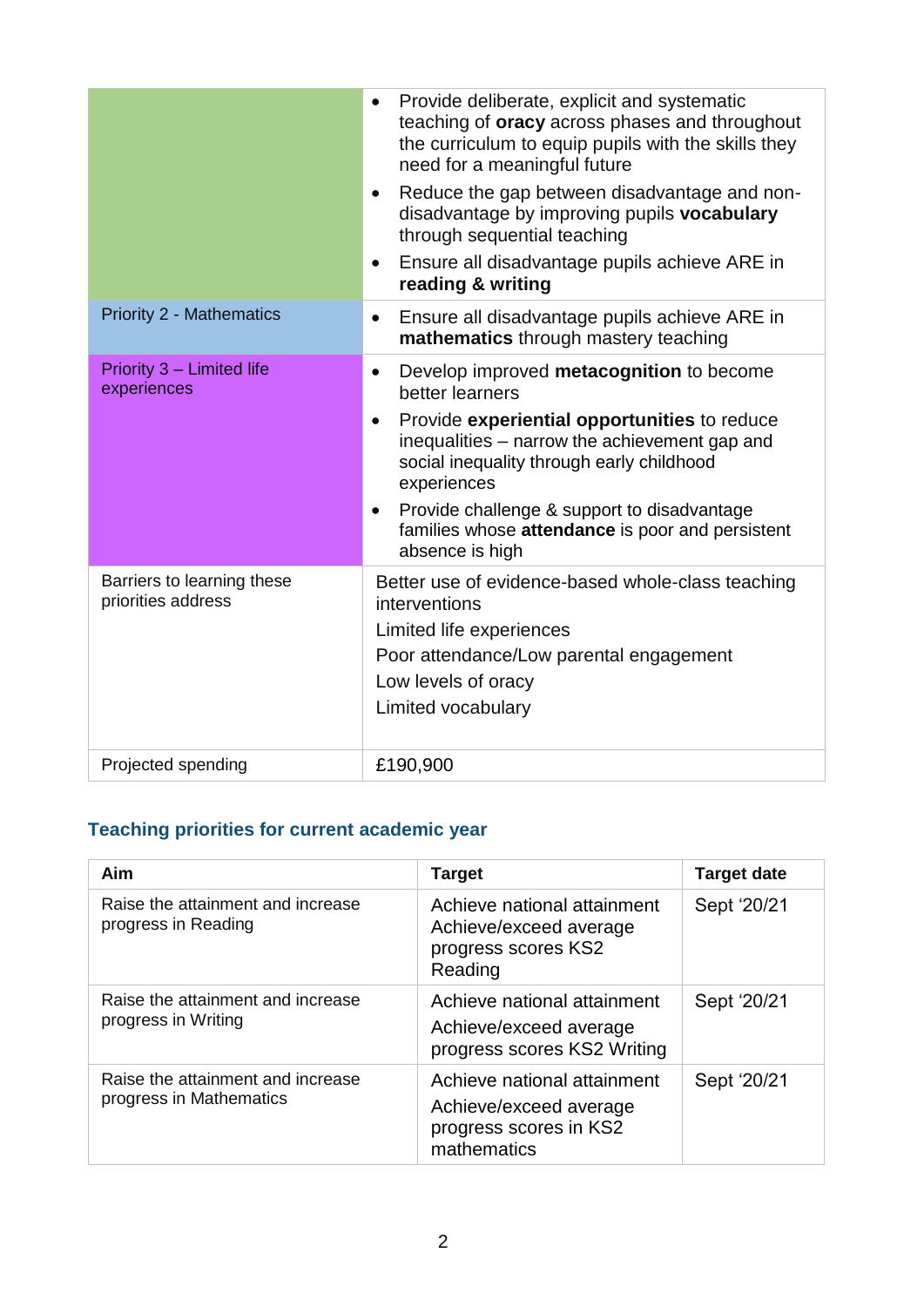| <b>Phonics</b> | Achieve/exceed national<br>average expected standard<br>in PSC             | Sept '20/21 |
|----------------|----------------------------------------------------------------------------|-------------|
| Other          | Improve attendance of<br>disadvantaged pupils to<br>national average (96%) | Sept '20/21 |
|                | Improve life experiences by<br>developing cultural capital                 | On-going    |

#### **Targeted academic support for current academic year – all disadvantage pupils reach expected standard in phonics check at end of Yr1**

| <b>Measure</b>                       | <b>Activity</b>                                                                                                                 | <b>Impact April review</b>                             |  |
|--------------------------------------|---------------------------------------------------------------------------------------------------------------------------------|--------------------------------------------------------|--|
| Priority 1 -<br>Language             | Ensure all relevant staff (including new staff)<br>have received paid-for training to deliver the<br>phonics scheme effectively | What is the standard<br>of delivery?                   |  |
|                                      | Phonics Champion to monitor, model and<br>support staff improvement                                                             | Are children making<br>enough progress?                |  |
|                                      | Participate in the oracy project (Head &<br>English Lead)                                                                       | How has the project<br>impacted on levels of           |  |
|                                      | Ensure teachers have the relevant training<br>to teach oracy effectively across the school                                      | oracy?                                                 |  |
|                                      | Ensure there are repetitive language<br>opportunities - every moment is a language<br>moment                                    |                                                        |  |
|                                      | Provide story telling experiences (John<br><b>Brolley, Cornish Caretakers)</b>                                                  |                                                        |  |
|                                      | Ensure all staff receive high quality CPD to<br>teach reading increasingly effectively                                          | What is the standard<br>of teaching in<br>reading?     |  |
|                                      | Vocabulary across the day, across the<br>curriculum                                                                             |                                                        |  |
|                                      | <b>Implement Reading Recovery intervention</b><br>across KS2 for disadvantage pupils                                            | What is the impact of<br>additional<br>intervention?   |  |
| <b>Barriers to</b><br>learning these | Low levels of oracy                                                                                                             | How does the school                                    |  |
| priorities address                   | Limited vocabulary<br>Poor attendance/Low parental engagement                                                                   | compare to its<br>comparators                          |  |
|                                      | Ensuring staff use evidence-based highly<br>focused whole-class teaching - improve the<br>quality of reading instruction        | 'Families of Schools'<br>EEF, in reading &<br>writing? |  |
|                                      | Implementation of 1:1 or group intervention<br>is timely, targeted and measured                                                 |                                                        |  |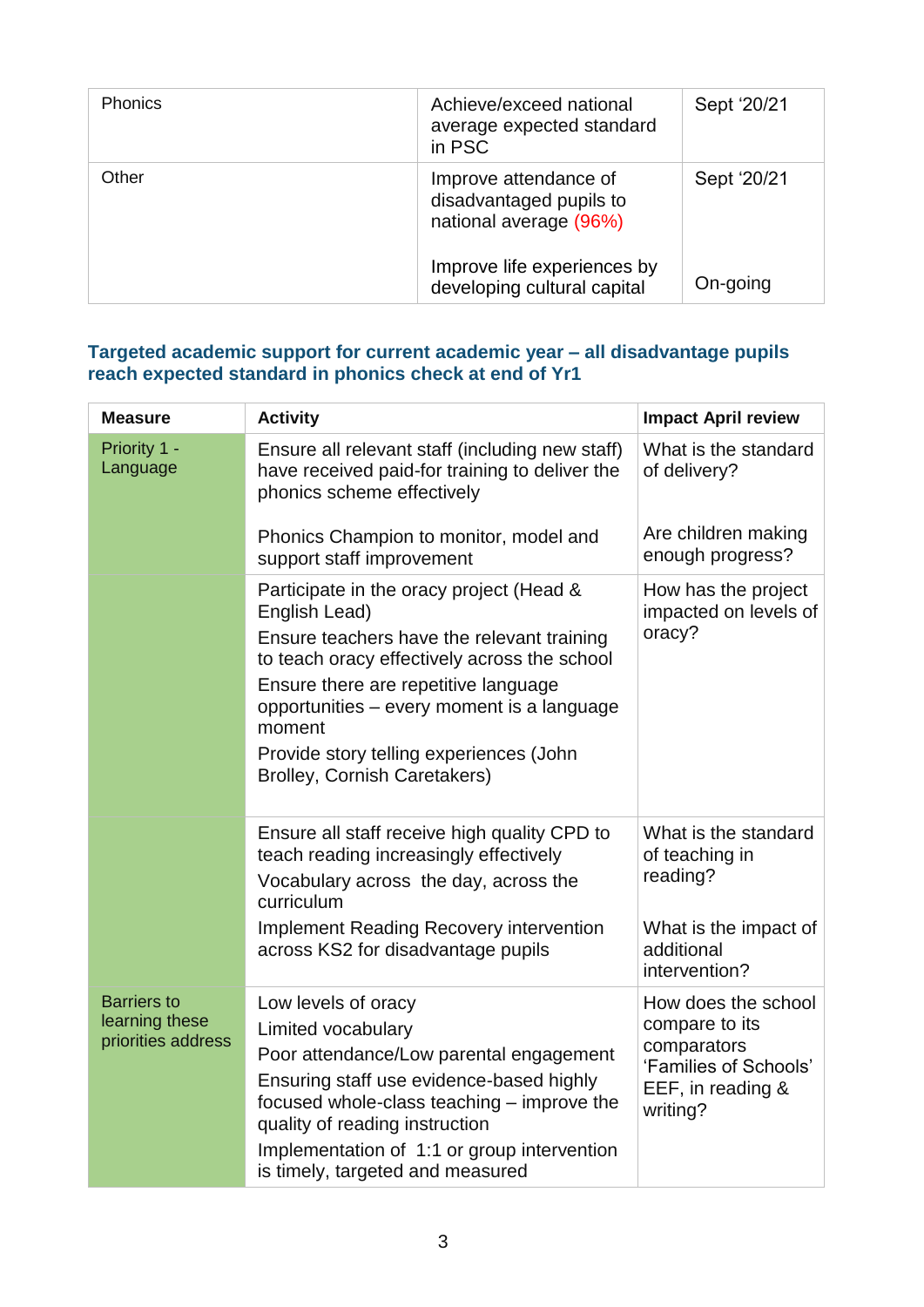## **Targeted academic support for current academic year – all disadvantage reach ARE in mathematics**

| <b>Measure</b>                                                | <b>Activity</b>                                                                                                                                                                                                                                                  | <b>Impact April review</b>                                                                               |
|---------------------------------------------------------------|------------------------------------------------------------------------------------------------------------------------------------------------------------------------------------------------------------------------------------------------------------------|----------------------------------------------------------------------------------------------------------|
| Priority 2 -<br><b>Mathematics</b>                            | Quality first teaching & pre/post teach for<br>some<br>Work with the maths hub and purchase<br>textbooks to embed Teaching for Mastery<br>across all year groups (incl. SEN - Power<br>Maths)<br>Use '3rd Space Learning' for PP pupils Yr6 &<br>Yr5 summer term | What is the standard<br>of teaching in<br>maths?<br>What is the impact of<br>additional<br>intervention? |
|                                                               | Establish small group maths interventions for<br>disadvantaged pupils falling behind age-<br>related expectations<br>EYFS, Yr1 & $2 -$ Counting to Calculate &<br>Numicom Closing the Gap'<br>'Power Maths' to be used for interventions                         | What is the impact of<br>additional<br>intervention?                                                     |
| <b>Barriers to</b><br>learning these<br>priorities<br>address | Poor attendance<br>Low level experience<br>Readiness to learn<br>Provide catch-up in mathematics                                                                                                                                                                 | How does the school<br>compare to its<br>comparators<br>'Families of Schools'<br>EEF, in<br>mathematics? |
| Projected<br>spending                                         | £50,000                                                                                                                                                                                                                                                          |                                                                                                          |

## **Wider strategies for current academic year – experiential opportunities and attendance**

| <b>Measure</b>                        | <b>Activity</b>                                                                                | <b>Impact April review</b>      |
|---------------------------------------|------------------------------------------------------------------------------------------------|---------------------------------|
|                                       | Creating and embedding experiential<br>opportunities to develop a sense of cultural<br>capital | Pupil conferencing<br>outcomes? |
|                                       | Termly hook/experience                                                                         | Readiness &                     |
| Priority $3 -$<br><b>Limited life</b> | High quality texts and traditional rhymes and<br>stories                                       | motivation to learn?            |
| experiences                           | Global issues and news bites                                                                   | Quality of work?                |
|                                       | Visits & residentials                                                                          |                                 |
|                                       | Participate in community traditions                                                            | Ability to draw on              |
|                                       | Share audio books (bedtime stories, traditional<br>tales)                                      | knowledge learnt?               |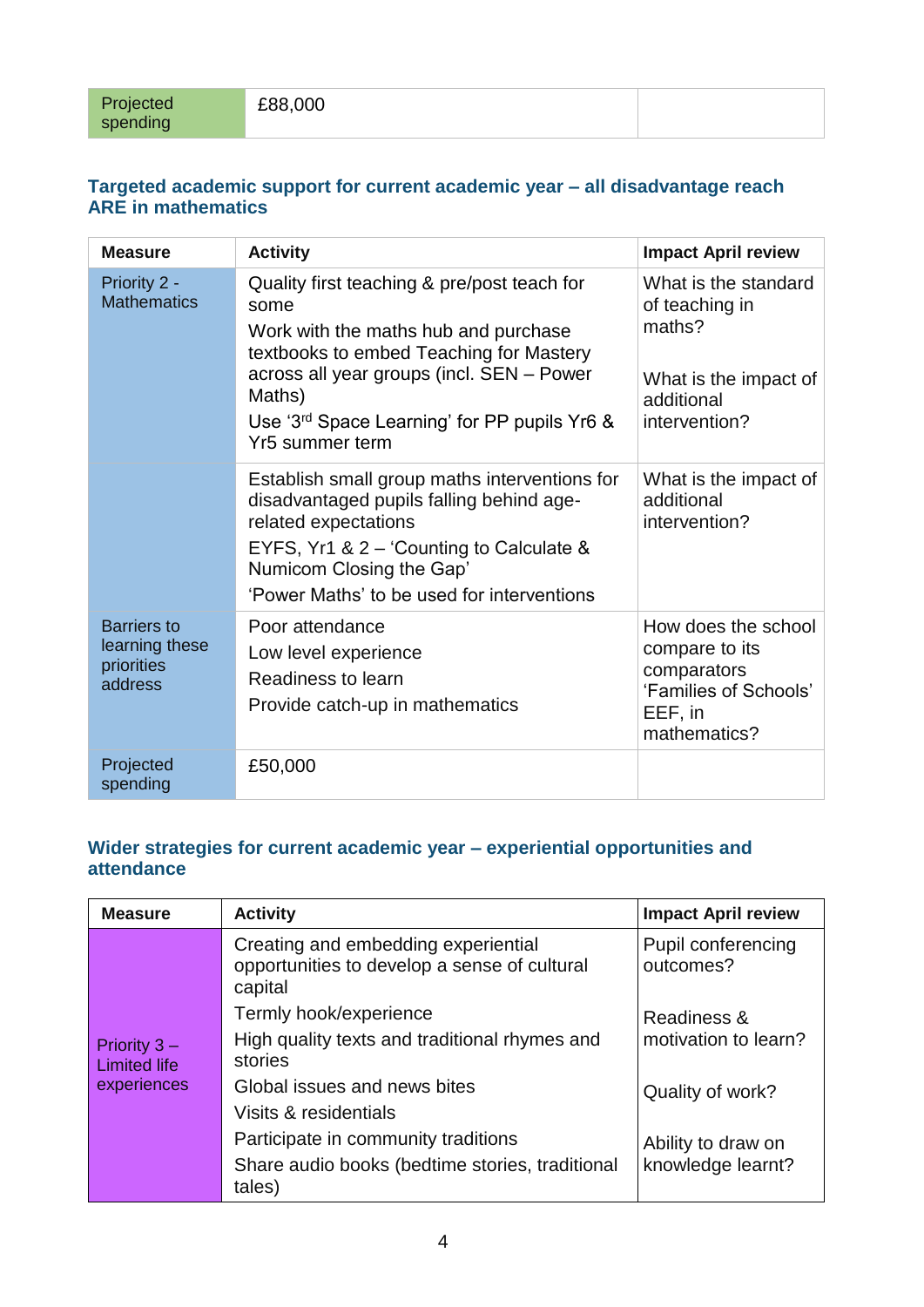|                                                               | Develop a 'sense of place'                                                                                                                                                                                                                                                                                                                        |                                                                                                                                 |
|---------------------------------------------------------------|---------------------------------------------------------------------------------------------------------------------------------------------------------------------------------------------------------------------------------------------------------------------------------------------------------------------------------------------------|---------------------------------------------------------------------------------------------------------------------------------|
| <b>Priority</b>                                               | Re-launch the Olympic Attendance Strategy<br>incentive<br>Sharing a Trust-wide strategy to target families<br>with poor attendance. Further challenge those<br>with acute need by working closely with the<br><b>EWO</b><br>Work with teachers to review/deepen their<br>understanding of metacognition and implement<br>strategies with learners | What is the<br>measurable impact<br>of attendance<br>strategies?<br>Do pupils have<br>strategies for learning<br>land use them? |
| <b>Barriers to</b><br>learning these<br>priorities<br>address | Improving attendance and readiness to learn<br>for the most disadvantaged pupils                                                                                                                                                                                                                                                                  |                                                                                                                                 |
| Projected<br>spending                                         | £50,000<br>£2000 enrichment                                                                                                                                                                                                                                                                                                                       |                                                                                                                                 |

# **Monitoring and Implementation**

| Area                | <b>Challenge</b>                                                                                                  | <b>Mitigating action</b>                                                             |
|---------------------|-------------------------------------------------------------------------------------------------------------------|--------------------------------------------------------------------------------------|
| Teaching            | Ensuring enough time is given to<br>allow for staff professional<br>development                                   | Use of INSET days and<br>additional cover being provided<br>by senior leaders & HLTA |
| Targeted<br>support | Ensuring enough time for school<br>phonics, English & maths leaders<br>to support small groups and<br>monitor T&L | Leaders have planned protected<br>time to model, monitor and<br>review impact        |
| Wider<br>strategies | Engaging the families facing most<br>challenges                                                                   | Working closely with the EWO &<br>other local MAT schools on<br>common strategies    |

# **Review: last year's aims and outcomes (2019-20)**

| Aim                                          | <b>Outcome</b>                                        |
|----------------------------------------------|-------------------------------------------------------|
| Progress & attainment in reading and writing |                                                       |
| Progress & attainment in mathematics         |                                                       |
| Phonics                                      |                                                       |
| Other                                        |                                                       |
| What has been most successful this year?     | What has been least<br>successful/what will you stop? |